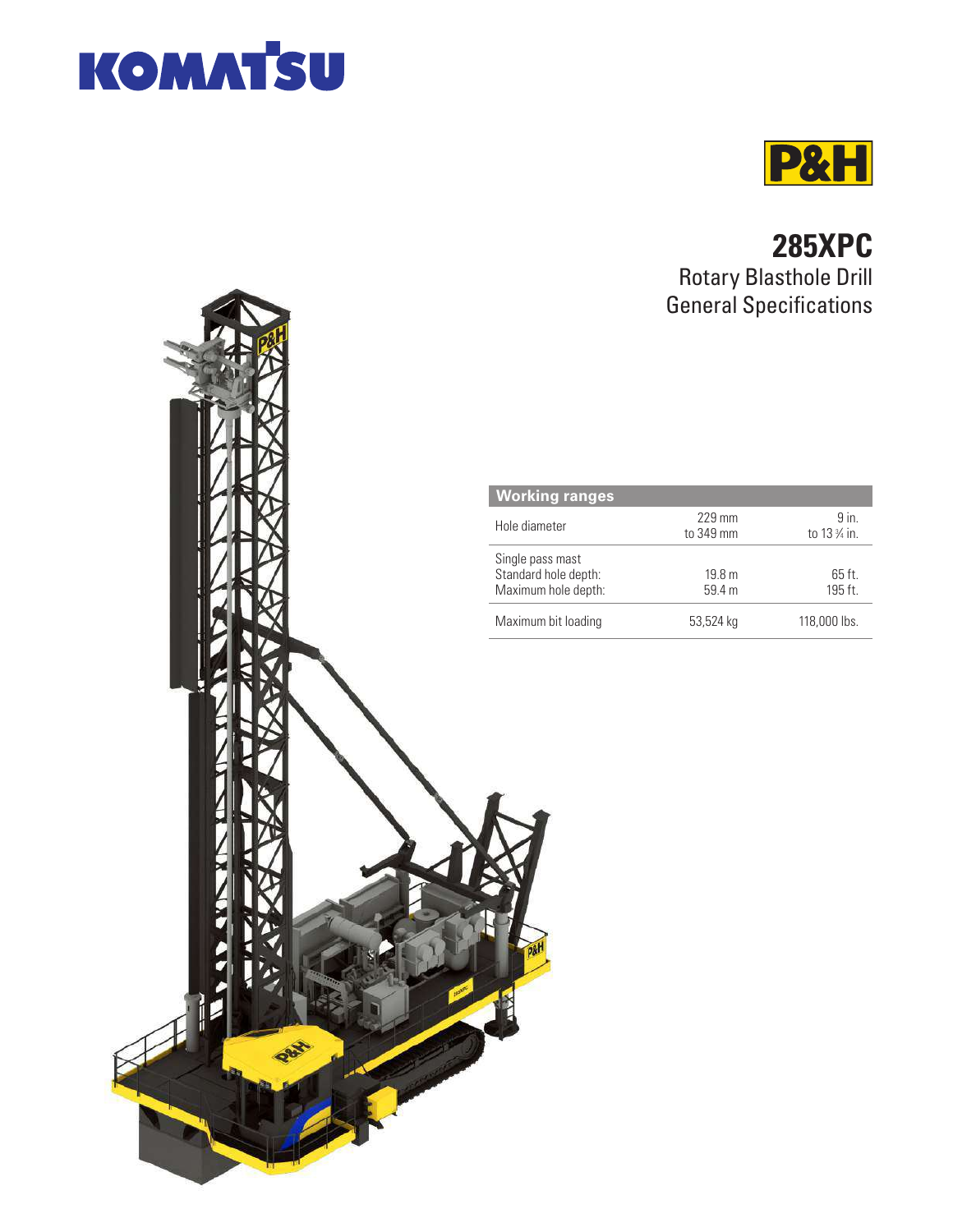#### 2 P&H 285XPC rotary blasthole drill general specifi cations **Komatsu Mining Corp. Group** 3

| Hoist/pulldown           |                    |                                        |              |
|--------------------------|--------------------|----------------------------------------|--------------|
| Design                   | Dual hydrostatic / | direct drive chainless rack and pinion |              |
| Bit loading<br>(maximum) |                    | 53,524 kg                              | 118,000 lbs. |
| Drill feed rate          | to                 | $13.72 \text{ m/min}$                  | 45 ft/min    |
| Hoist rate               | to                 | $27.43$ m/min                          | 90 ft/min    |

| <b>Rotary machinery</b> |                                            |  |
|-------------------------|--------------------------------------------|--|
| Design                  | Dual hydrostatic / helical gear            |  |
| Rotation speed          | 0-130 RPM                                  |  |
| Maximum torque          | Up to 17,626 Nm (13,000 ft-lbs.) at 65 RPM |  |

| <b>Mast</b>             |           |                                                       |                                                                                                   |             |
|-------------------------|-----------|-------------------------------------------------------|---------------------------------------------------------------------------------------------------|-------------|
| Construction            |           |                                                       | Lattice type using alloy steel structural shapes                                                  |             |
| Single pass mast        |           |                                                       | 19.8 m                                                                                            | 65 ft.      |
| Raising and<br>lowering | diameter: | Two hydraulic cylinders                               | 267 mm                                                                                            | $105$ in    |
| <b>Pipe handling</b>    |           |                                                       |                                                                                                   |             |
| Type                    |           |                                                       | Parallelogram style pipe rack, one rack is standard                                               |             |
| Pipe size               |           |                                                       | Diameter: 178 mm - 273 mm 7 in. - 10.75 in.                                                       |             |
| Options                 |           | Additional pipe rack, up to two total                 |                                                                                                   |             |
| Auxiliary<br>equipment  |           | Standard deck wrench                                  |                                                                                                   |             |
| Auxiliary winch         | Capacity: |                                                       | 5,443 kg                                                                                          | 12,000 lbs. |
| Breakout wrench         |           | P&H brand SureWrench                                  |                                                                                                   |             |
| <b>Lower/Propel</b>     |           |                                                       |                                                                                                   |             |
| Crawler type            |           | Heavy-duty B-9 excavator type,<br>intertractor design |                                                                                                   |             |
| Shoe width              |           |                                                       | 902 mm (35.5 in.) width, double grousers                                                          |             |
| Propel machinery        |           | crawler, towing release                               | Dual hydrostatic planetary drive with spring set.<br>hydraulic release brake, 149 kw (200 hp) per |             |
| Propel speed            | High:     | $3.06$ kph                                            | $1.90$ mph                                                                                        |             |
| (maximum)               | Low:      | $1.53$ kph                                            | $.95$ mph                                                                                         |             |
| Maximum grade           |           | 41%                                                   |                                                                                                   |             |
| Take-up adjustment      |           |                                                       | High pressure grease gun for<br>hydraulic tensioning cylinder                                     |             |
| . TH                    |           |                                                       |                                                                                                   |             |

## **Electrical control systems**

GUI (Graphical User Interface):

Standard touch screen including operating parameters

Standard operator error protection systems available (over-temperature shut-downs, over-tilt protection, pipe rack interlock protection, pipe protection software, etc.)

| <b>Hydraulic system</b> |                                                                                                              |  |  |
|-------------------------|--------------------------------------------------------------------------------------------------------------|--|--|
| Main system             | Closed loop design utilizing dual variable-<br>displacement piston pumps for propel, rotary,<br>and pulldown |  |  |
| Auxiliary system        | Open loop design utilizing an axial piston pump for<br>mast raising, machine leveling, and pipe handling     |  |  |
| Control valves          | Manifold mounted electro-hydraulic,<br>PLC controlled 24V DC Solenoid                                        |  |  |
| <b>Hydraulic lines</b>  | Extensive use of high pressure steel tubing                                                                  |  |  |
| Filtration              | 3-micron return filters, 5-micron high pressure filters,<br>3-micron charge filters, suction strainers       |  |  |

| <b>Power unit</b>              |           |                                                     |
|--------------------------------|-----------|-----------------------------------------------------|
| Diesel engine                  |           |                                                     |
| Power rating<br>Cummins OST 30 |           |                                                     |
|                                | Standard: | 783 kW (1,050 hp) @ 1800 rpm (Tier I/II)            |
| MTU/Detroit series 4000        |           |                                                     |
|                                |           | Optional: 1193 kW (1,600 hp) @ 1800 rpm (Tier I/II) |
|                                |           | (Used in high altitude applications)                |
| Fuel consumption*              |           | 113.5 L/hr (30 gal/hr)                              |
| Fuel capacity                  |           | 4,542 liters (1,200 U.S. gallons)                   |
| Air filtration                 |           | Dual Donaldson Series, 2-stage dry type             |
| Electrical system              |           | 24 volt DC, standard 260 Amp alternator             |

*\*Fuel consumption is approximate based on normal operating conditions.*

| Air system                                                           |           |                                  |            |
|----------------------------------------------------------------------|-----------|----------------------------------|------------|
| Compressor<br>Gardner-Denver SSY series oil-flooded screw type       |           |                                  |            |
| Available volumes                                                    | Standard: | $97 \text{ m}^3/\text{min}$      | 3,450 cfm* |
| Operating<br>pressure                                                |           | 448 kPa                          | 65 psi     |
| Air filters                                                          |           | Dual Donaldson 2-stage, dry type |            |
| *Nominal air volume. Actual values may vary according to application |           |                                  |            |

*\*Nominal air volume. Actual values may vary according to application.* **A**





|   | <b>Overall dimensions</b>       |                   |                |               |  |
|---|---------------------------------|-------------------|----------------|---------------|--|
|   | Width, overall                  | 7.83 <sub>m</sub> | 25 ft.         | 8 in.         |  |
| в | Height, mast up                 | 27.77 m           | $91$ ft.       | $2$ in.       |  |
| C | Height, mast down               | 8.38 <sub>m</sub> | $27$ ft.       | $5$ in.       |  |
| D | Length, mast up                 | 16.83 m           | 55 ft.         | 3 in.         |  |
| E | Length, mast down               | 28.72 m           | 94 ft.         | 3 in.         |  |
| F | Overall width of crawlers       | 5.52 <sub>m</sub> | $18$ ft.       | $1$ in.       |  |
| G | Overall length of crawlers      | 7.04 <sub>m</sub> | $23$ ft.       | $1$ in.       |  |
| Н | Width of jacks                  | 3.91 <sub>m</sub> |                | 12 ft. 10 in. |  |
| п | Length between jacks            | $9.51 \text{ m}$  | 31 ft. 2.5 in. |               |  |
| J | Height to top of operator's cab | 4.81 m            |                | 15 ft. 10 in. |  |

| <b>Weights-approximate</b>             |            |              |
|----------------------------------------|------------|--------------|
| Operating weight (maximum)             | 146,510 kg | 323,000 lbs. |
| Shipping weight with mast              | 128,367 kg | 283,000 lbs. |
| Ground bearing pressure for track pads | $129$ kPa  | $18.8$ psi   |
| Ground bearing pressure for jacks      | 787 kPa    | 114 psi      |

## **Machinery deck plan**